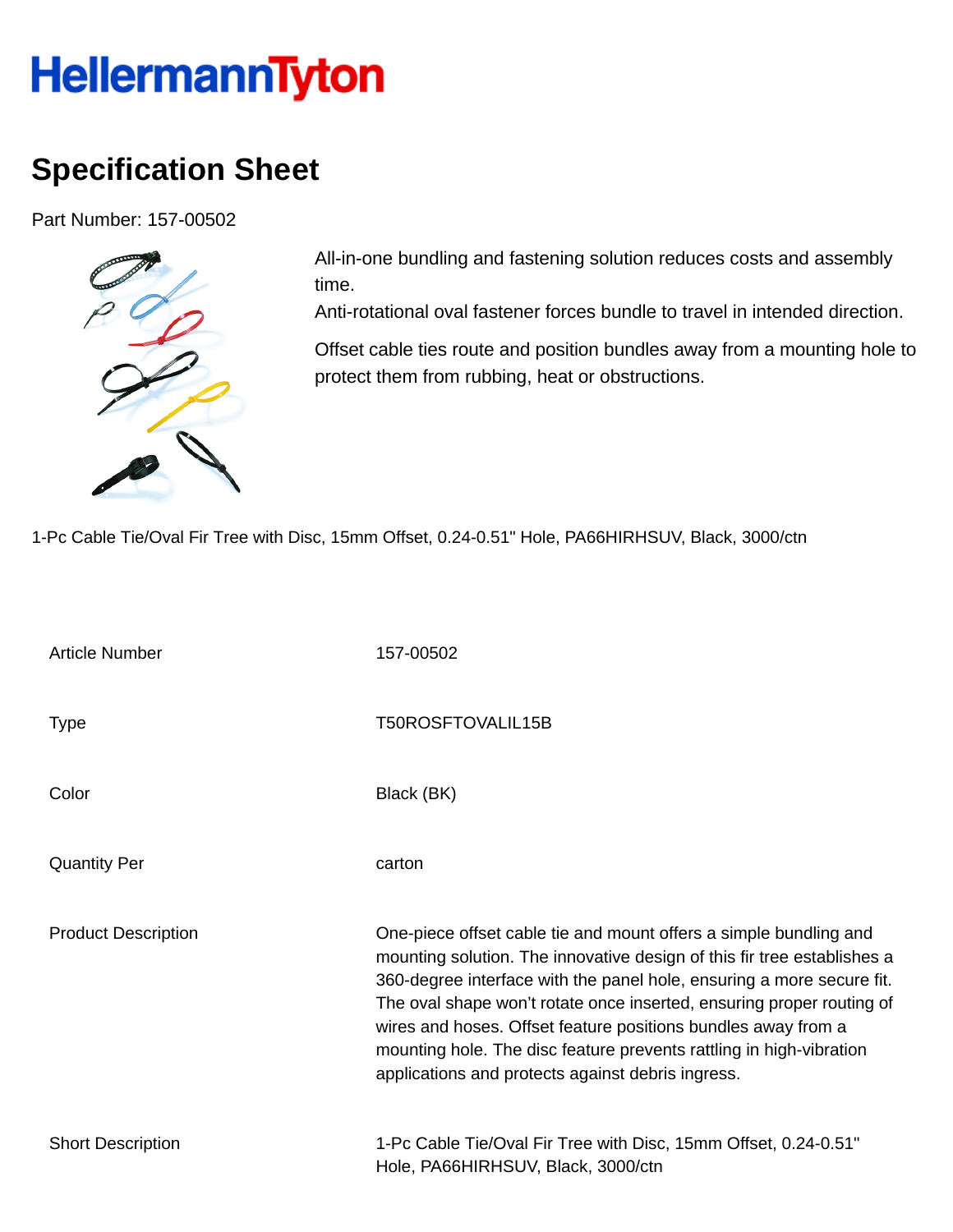| Minimum Tensile Strength (Imperial)   | 50.0                    |
|---------------------------------------|-------------------------|
| Minimum Tensile Strength (Metric)     | 225.0                   |
| Length L (Imperial)                   | 8.75                    |
| Length L (Metric)                     | 222.3                   |
| Offset Length (Imperial)              | 0.59                    |
| <b>Offset Length (Metric)</b>         | 15.0                    |
| <b>Fixation Method</b>                | Fir Tree for oval holes |
| <b>Identification Plate Position</b>  | none                    |
| <b>Releasable Closure</b>             | <b>No</b>               |
| Variant                               | <b>Outside Serrated</b> |
| Width W (Imperial)                    | 0.18                    |
| Width W (Metric)                      | 4.7                     |
| <b>Bundle Diameter Min (Imperial)</b> | 0.08                    |
| <b>Bundle Diameter Min (Metric)</b>   | 2.0                     |
| <b>Bundle Diameter Max (Imperial)</b> | 1.97                    |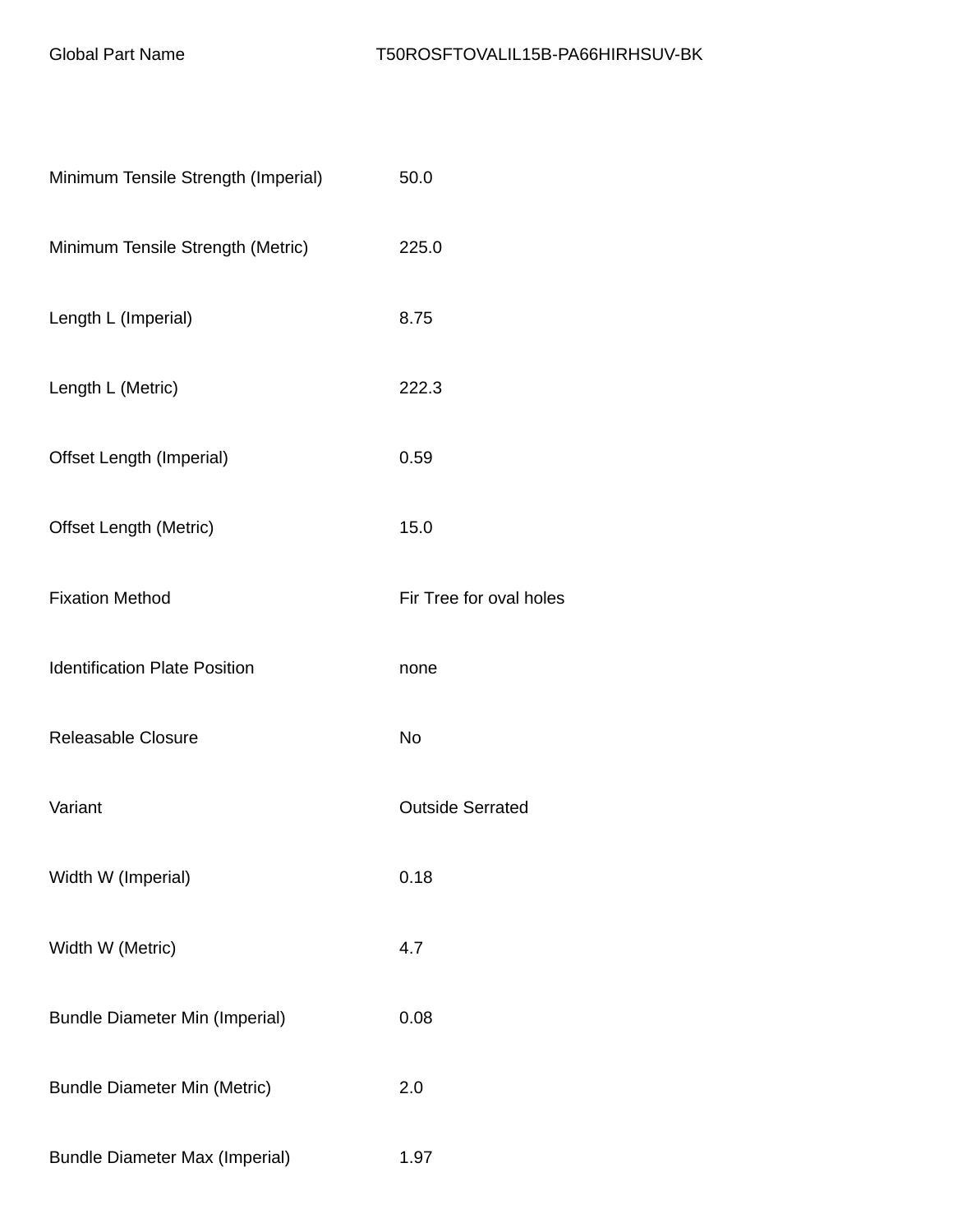| <b>Bundle Diameter Max (Metric)</b>     | 50.0                                                  |
|-----------------------------------------|-------------------------------------------------------|
| Height H (Imperial)                     | 0.69                                                  |
| Height H (Metric)                       | 17.6                                                  |
| Panel Thickness Min (Imperial)          | 0.02                                                  |
| Panel Thickness Max (Imperial)          | 0.26                                                  |
| Panel Thickness Min (Metric)            | 0.60                                                  |
| Panel Thickness Max (Metric)            | 6.75                                                  |
| Mounting Hole Diameter D (Imperial)     | 0.24 x 0.48"; 0.25 x 0.50"; 0.25 x 0.51"; 0.27 x 0.47 |
| Mounting Hole Diameter D Min (Imperial) | 0.24                                                  |
| Mounting Hole Diameter D Max (Imperial) | 0.51                                                  |
| Mounting Hole Diameter D Max (Metric)   | 13.0                                                  |
| Disc Diameter (Metric)                  | 17.6 x 23.6                                           |
| Disc Diameter (Imperial)                | $0.69 \times 0.93$                                    |

| Material                 | Polyamide 6.6 high impact modified, heat and UV stabilized<br>(PA66HIRHSUV) |
|--------------------------|-----------------------------------------------------------------------------|
| <b>Material Shortcut</b> | PA66HIRHSUV                                                                 |